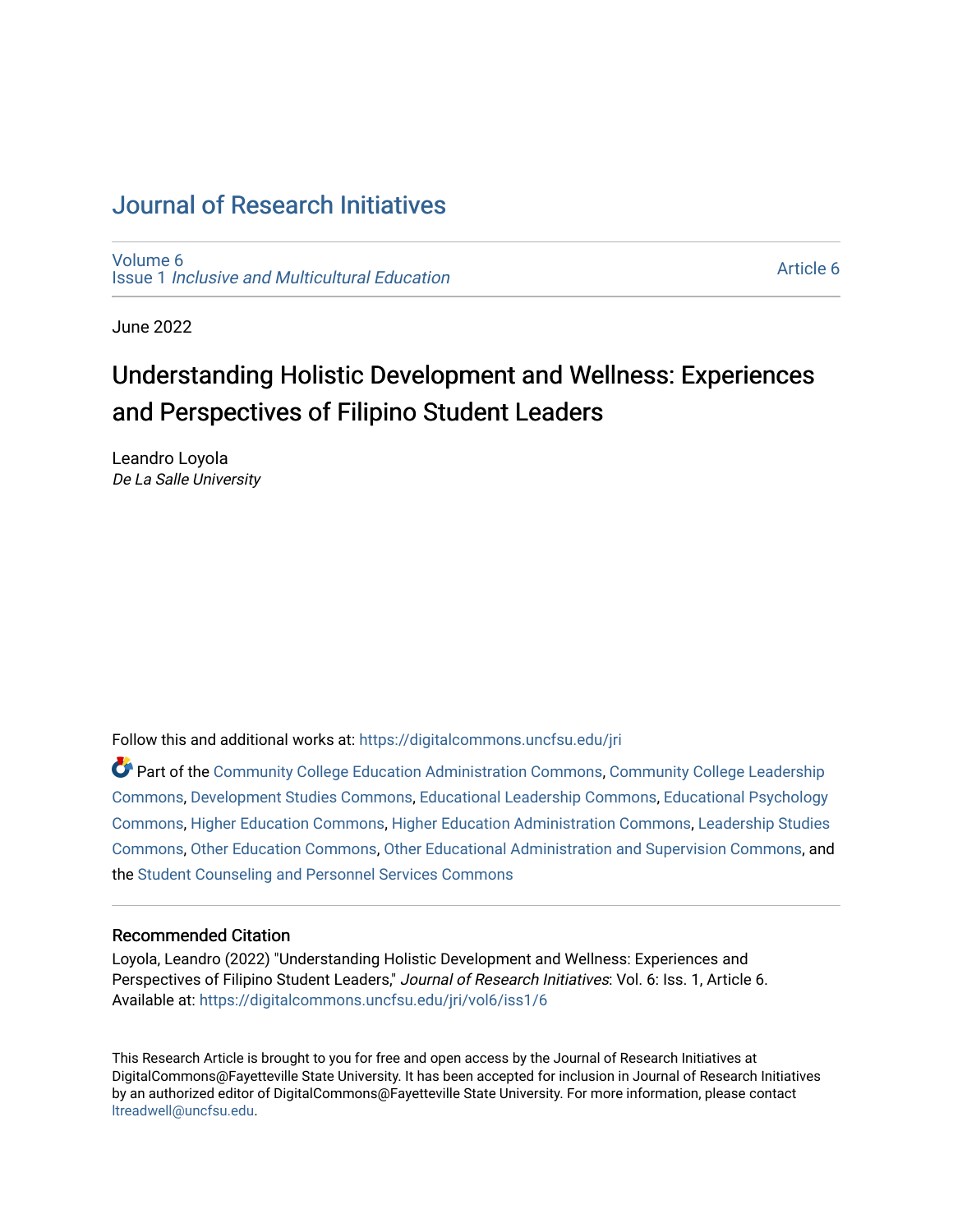## Understanding Holistic Development and Wellness: Experiences and Perspectives of Filipino Student Leaders

### About the Author(s)

Dr. Leandro A. Loyola is currently an Associate Professor at the Department of Management and Organization of the Ramon V. del Rosario-College of Business of De La Salle University, Manila, Philippines. He also served as Director of the College Student Affairs of the De La Salle University Laguna Campus. Dr. Loyola is the Immediate Past National President of the Philippine Association of Practitioners of Student Affairs and Services (PAPSAS), Inc. He is also active with international student affairs and services groups being the President-elect of the Asia Pacific Student Services Association (APSSA) and as Regional Director for Asia of the International Association of Student Affairs and Services (IASAS). He consistently imparts his expertise in developing professionally competent and socially responsible students to become global citizens and leaders. His research interests include Student Development and Welfare, Leadership, Management, and Organization Development.

#### Keywords

holistic development, student affairs, student leadership, student services, wellness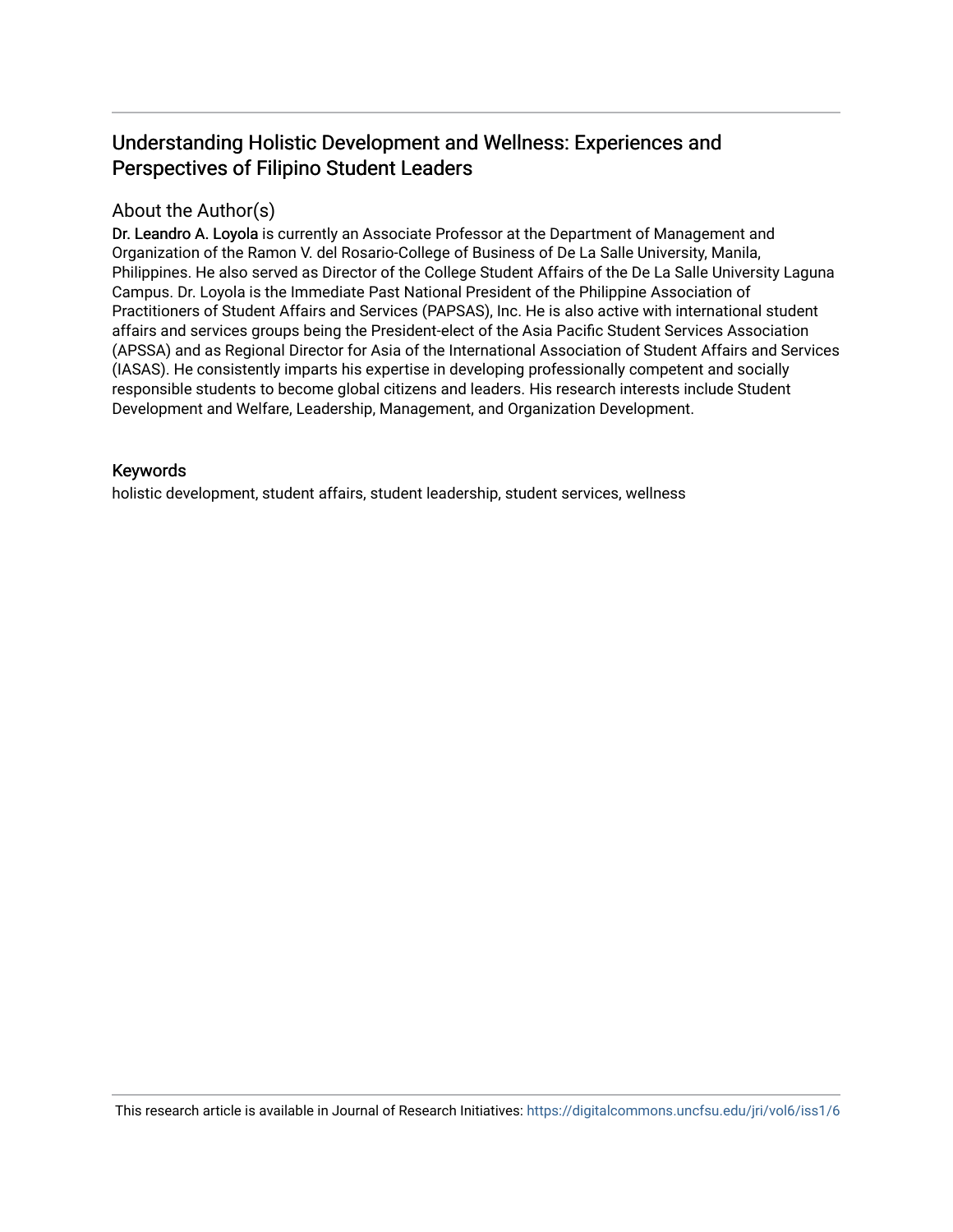

**Understanding Holistic Development and Wellness: Experiences and Perspectives of Filipino Student Leaders**

Leandro A. Loyola, *De La Salle University, Philippines*

#### **Abstract**

This study focuses on how student leaders coming from different Philippine higher education institutions (HEIs) understand Holistic Development and Wellness based on their experiences and perspectives. Literature underscores the clear role of HEIs in ensuring the holistic development and wellness of the students, whose responsibility includes creating programs and policies that promote the development of students in different aspects. This responsibility is being shared with the members of the community like the administrators, teachers, and even with the students. Student leaders, especially the active student ones, are believed to play an active role in leading the implementation of programs and activities promoting holistic development and wellness. Given this, it is very crucial for them to understand the value of the two concepts as well as their role in ensuring that these permeate student life. This qualitative study thus utilizes narrative inquiry as a method and approach in documenting and analyzing the student leaders' understanding of holistic development and wellness. Student leaders' stories are captured after engaging in an interactive youth forum. Their narratives showed clear understanding of the concepts and regarded holistic development as being integrated with wellness that allows individuals reach their full potentials. Their experiences and perspectives as student leaders, data reveal, allowed them to propose to HEIs possible contributions and set action plans to ensure holistic development and wellness of students in their respective institutions. This understanding also allows them to reflect on the support that they will be needing from the members of the school community.

*Keywords:* holistic development, student affairs, student leadership, student services, wellness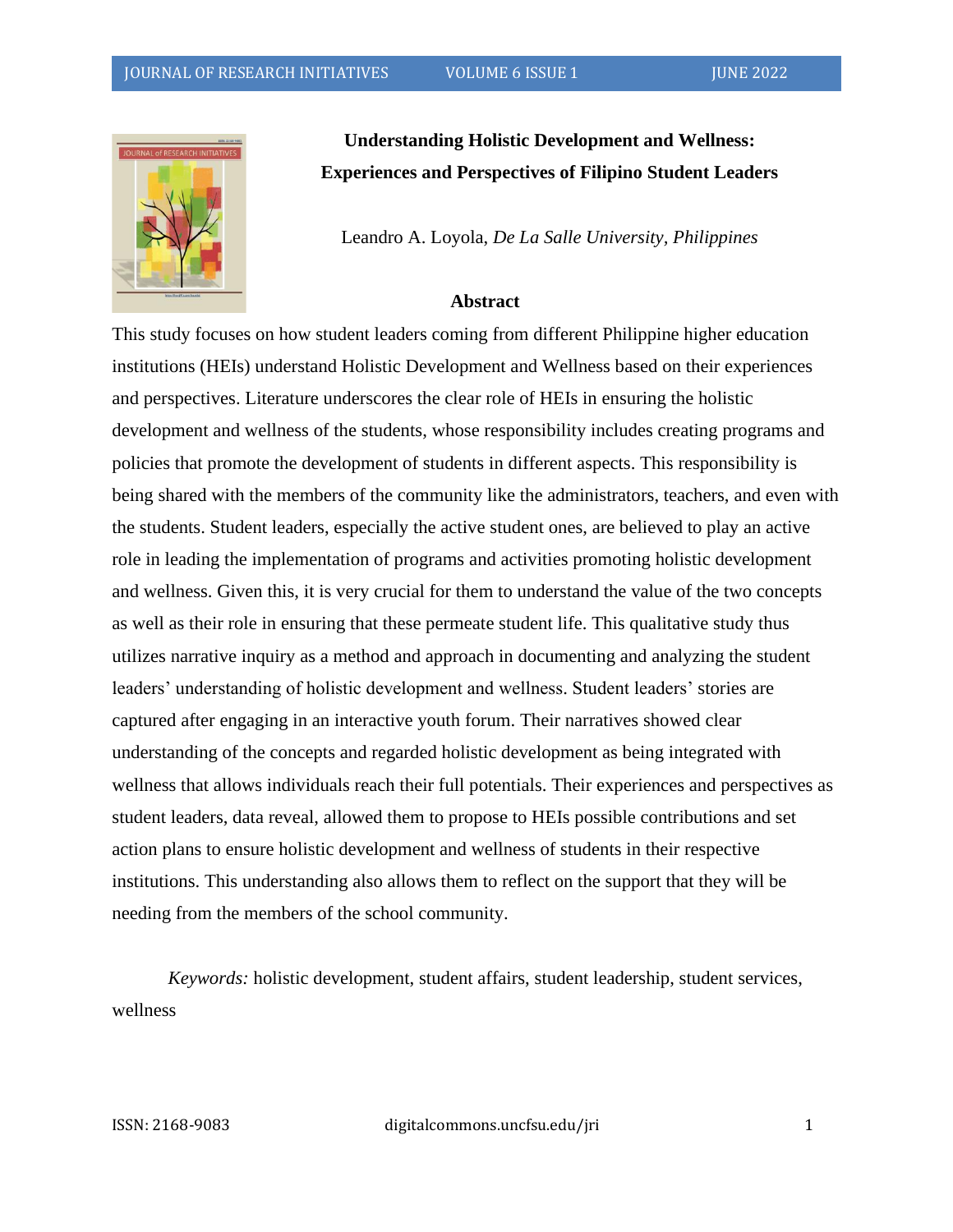#### **Introduction**

The landscape of higher education is continuously evolving as a response to the many factors like technological advancements, globalization, regional alignments, increasing connectivity, and the advent of the new generation in higher education institutions (HEIs). As the changing landscape continues to unfold at great speed, HEIs are drawn to establish and administer mechanisms to implement programs that will be responsive to the ever-changing and dynamic needs of their primary clientele, the students. The improvements that the HEIs institutionalize both in academic and co-curricular aspects should be geared toward the achievement of its purpose of developing the students holistically. Quinlan (2011) poses that while students need to be able to demonstrate key skills and knowledge related to their degrees, they must also be able to demonstrate skills in assuming personal and social responsibilities.

Dearing (1997) emphasized that the development of people and of a learning society is central to the aims of higher education. HEIs have accorded priority to the holistic development of the students—focusing on the moral, social, and emotional aspects of development that are increasingly evident in the school policies and documentation (O'Flaherty & McCormack, 2019). In the Philippines, the Commission on Higher Education (CHED) issued Memorandum Order No. 9, Series 2013 or the *Enhanced Policies and Guidelines on Student Affairs and Services* t to serve as guide in ensuring that all relevant aspects would be considered toward holistic development and wellness.

To fully achieve the aforementioned aim, HEIs share the responsibility of enacting programs and services for holistic development and wellness is being shared with the members of the academic community, including the administrators, faculty, staff, and the students. Students leading the different organizations and volunteer groups play a vital role in supporting and promoting the two concepts. That is why it is very important for these students to be on the same page with the HEIs or, at the minimum, have a clear understanding of what holistic development and wellness is all about.

Having in mind the importance of these concepts, the Philippine Association of Practitioners of Student Affairs and Services (PAPSAS), Inc. made this the central topic in the 11<sup>th</sup> PAPSAS Interactive Youth Forum. With the theme "Harnessing Student Leadership Towards Holistic Development and Wellness," the Association provided an opportunity for the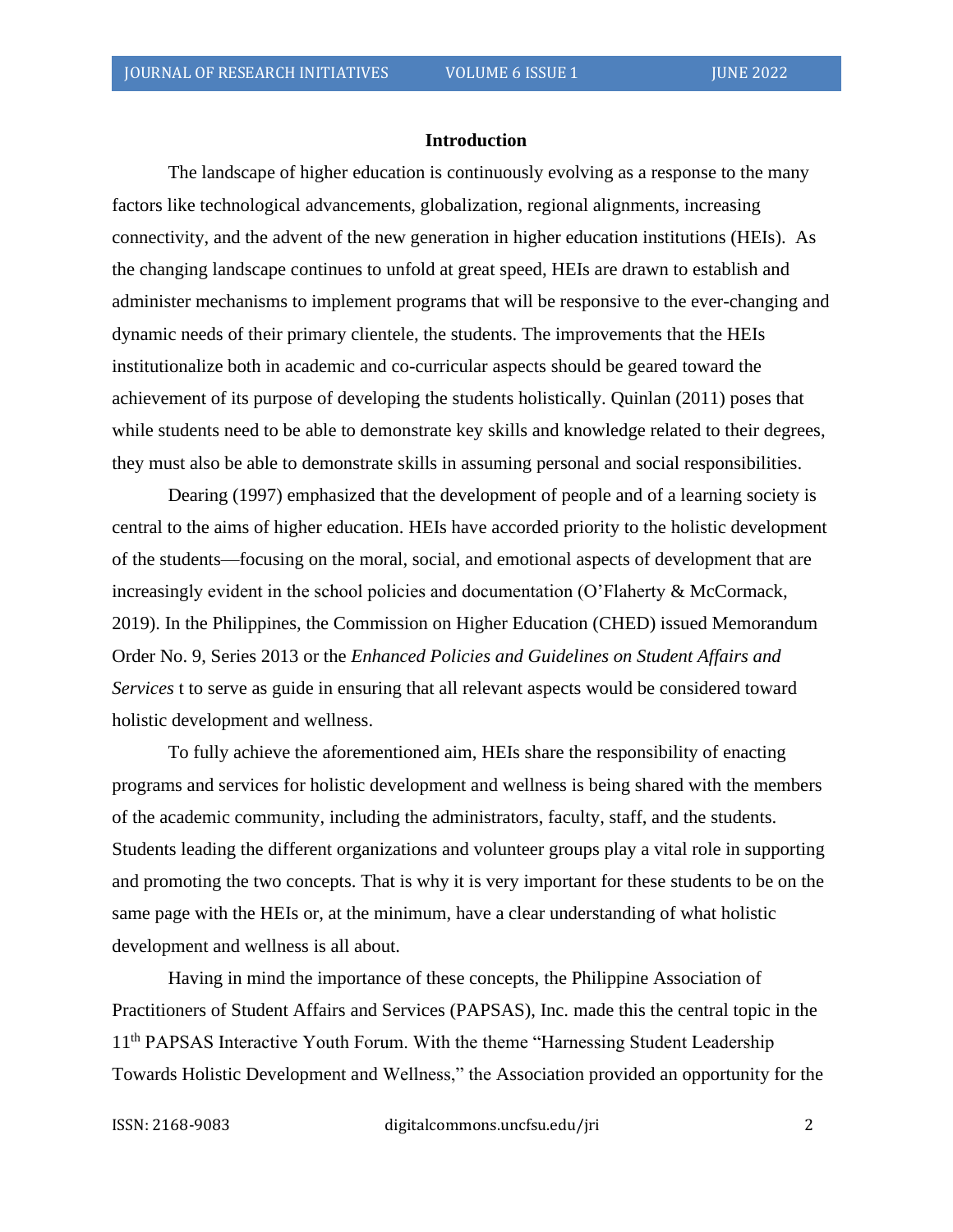student leaders to individually and collectively share models of practice in attaining holistic development and wellness. The participants from more than 70 HEIs in the country were expected to be equipped with the knowledge and understanding of handling issues related to holistic development and wellness. They were also expected to engage in collaborative programs that are geared toward the promotion of the concepts. Further, the Association acknowledged the importance of being on the same page with the students; thus, there is a need to know their perspective and understanding of holistic development and wellness.

#### **Holistic Development and Wellness in Philippine Higher Education**

The students of today will become the nation's future professionals. Given this, it is important that while they manage to perform their roles effectively through the skills and knowledge that they develop in higher education, they must also discharge such responsibilities with good character. However, in recent history, the terms character and morals have rarely been invoked in higher education (Quinlan, 2011). As argued by Barnett and Coats (2005), the moral and social aims of higher education have been overshadowed by the emphasis on instrumental and economic goals, including employability skills and preparation for the workplace.

The concept of holistic development and wellness of students is very clear as a reference or foundation in the practice of student affairs and services. Majority, if not all, student affairs and services administrators and practitioners have prioritized the total development of students through the various programs and activities that they institute in their respective HEIs. In the United States of America, there has been an increased attention to the effects of university education on aspects of student development particularly on holistic student development (Braskamp et al, 2008). They have established clear strategies in ensuring that the students' development in almost all aspects are taken into consideration by HEIs. In the United Kingdom context, Quinlan (2011) highlighted that universities are under pressure of demonstrating their value by translating the outcomes of education in economic terms or the return on investment and increasing employability of graduates. This economic discourse, as explained by Bolden (2011), is often disheartening for academics as many of them feel being pulled away from their own personal value centers by the priorities that seem to dominate the current context.

However, in the Philippines, there is relatively little discourse on ways higher education, in general, can support not only the intellectual development but also the development of the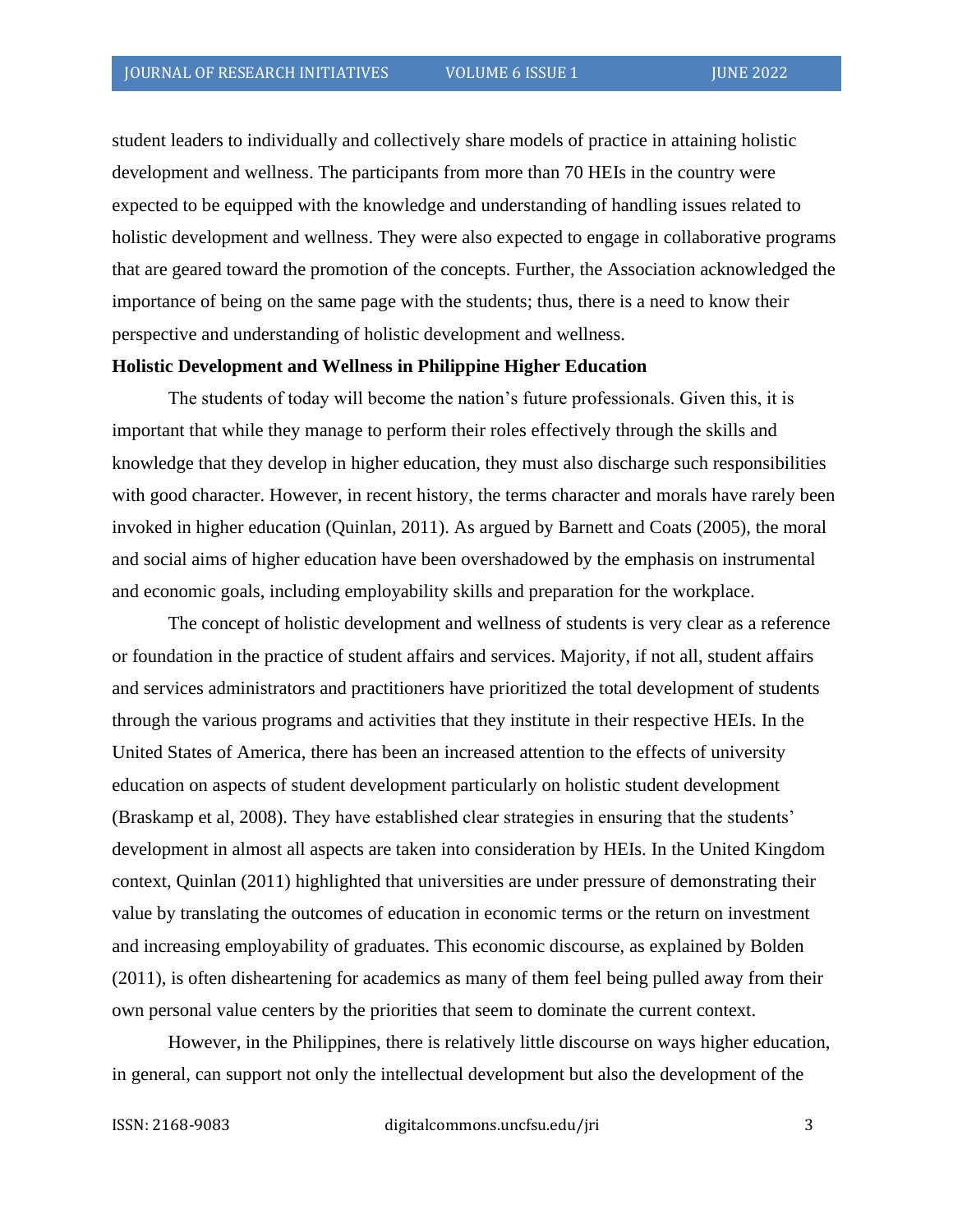whole student. The current Philippine scenario poses a timely opportunity for HEIs to focus on holistic student development and wellness and address the different challenges related to it. The research made by Glenn (2005) on school choice in Europe and the United States showed that parents choose faith-based schools because they provide a strong foundation for whole student development through clear and distinct commitments to a set of well-articulated guiding values, rather than the religious content per se. The same is true in the case of the Philippines. Private Sectarian and Non-Sectarian HEIs appear to have a more comprehensive program for holistic development and wellness that is usually anchored in their schools' philosophy and beliefs. This strategy is known to be an effective branding or marketing exercise as it provides opportunity for these HEIs to genuinely articulate institutional core values (Quinlan, 2011). This somehow clarifies how the institutions help the students create a meaningful integrated life. However, public institutions that offer free education, and where many of the Filipino students are, rely mainly on the provisions set by the Commission on Higher Education (CHED) in terms of curriculum and school policies. The priorities for the different types of educational institutions may also differ depending on the availability of resources and on the institutionalization of relevant programs and services for students.

#### **Student Affairs and Services and Student Leadership**

Considering the auspices and guidance of the student affairs and services (SAS) division, student leaders who are active in organizations and volunteer groups are believed to play vital roles in leading the implementation of programs and activities for holistic development and wellness. In the same manner, SAS plays a significant role in ensuring student development in various areas: from academic to personal, socio-cultural, and in some instances, even in areas of political participation and citizenship (UNESCO, 2002). In the Philippines, the SAS division was described as the unit tasked to ensure that meaningful non-academic experiences and efficient services are abundantly available to provide every student various opportunities for total development (CHED, 2013). Because of this, SAS practitioners are expected to be creative and innovative in the field in order to ensure that the quality of programs and services are geared toward the holistic development and wellness of their primary clientele, the students.

Many, if not all, SAS practitioners are expected to perform multi-faceted roles in campus. These include managing student formation, student life, discipline, scholarship, residence halls,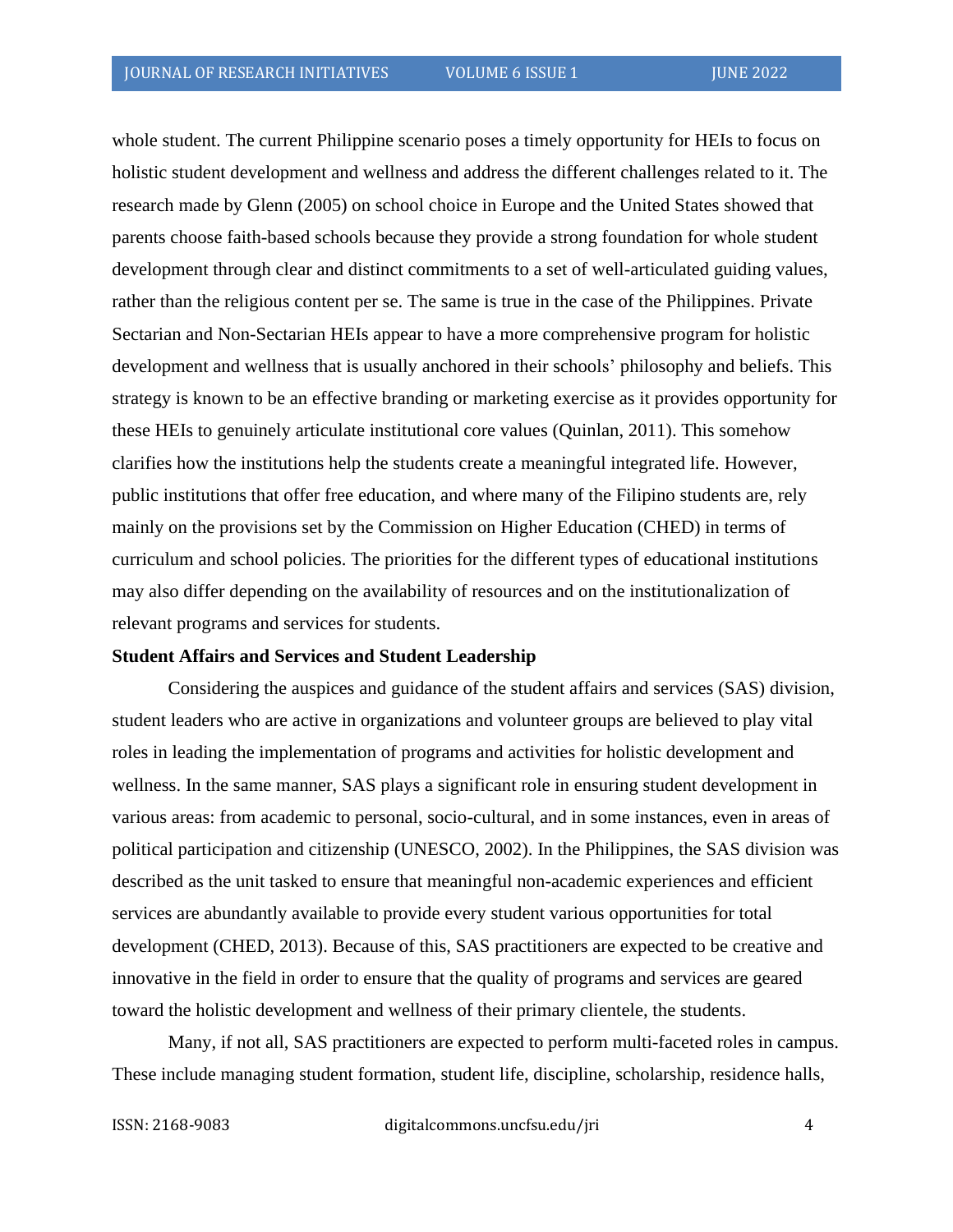campus ministry, international students, security, food, health, guidance and counseling, persons with disabilities, and job placement (CHED, 2013). In the performance of these roles, the SAS practitioners contribute to learning by way of enhancing and complementing classroom experiences in an environment where skills, values, and attitudes necessary to achieve academic and life success are developed (Pineda-Baez, 2014).

I believe that as SAS practitioners, it is our duty to engage students in experiential learning mostly through student-initiated activities outside the classroom. These activities stimulate the students to feel that they belong, to get engaged in learning, unleash their potentials, feel a sense of security, get better grades, and to complete their program (Sriram & McLevain, 2016).

#### **Research Questions**

The main objective of this study is to document and analyze the understanding of the student leaders on the concept of holistic development and wellness. Their narratives provided categories and emergent themes that generally assisted in the better understanding of the concepts from the student leaders' perspective. The development of knowledge was facilitated by their responses to the following research questions:

- 1. What is the understanding of student leaders of Holistic Development and Wellness?
- 2. What can be the contribution of student leaders in ensuring Holistic Development and Wellness of students in the campus?
- 3. What kind of support will the student leaders be needing from the institution in order to promote Holistic Development and Wellness?

These questions assisted in culling out the perspectives of the student leader participants on holistic development and wellness. The identified subjects and themes in this study pose great significance on several sectors. First, HEIs may know the level of understanding of the student leaders on the value of holistic development and wellness which can contribute to the achievement of the goals of the institutions. Second, HEIs' student affairs and services practitioners may be assisted in developing programs and services geared towards the growth and development of students. Third, student leaders will learn more about the two concepts coming from their fellow student leaders. The learning will help them appreciate their roles more as they discover their possible contribution to the attainment of the goals of their institution.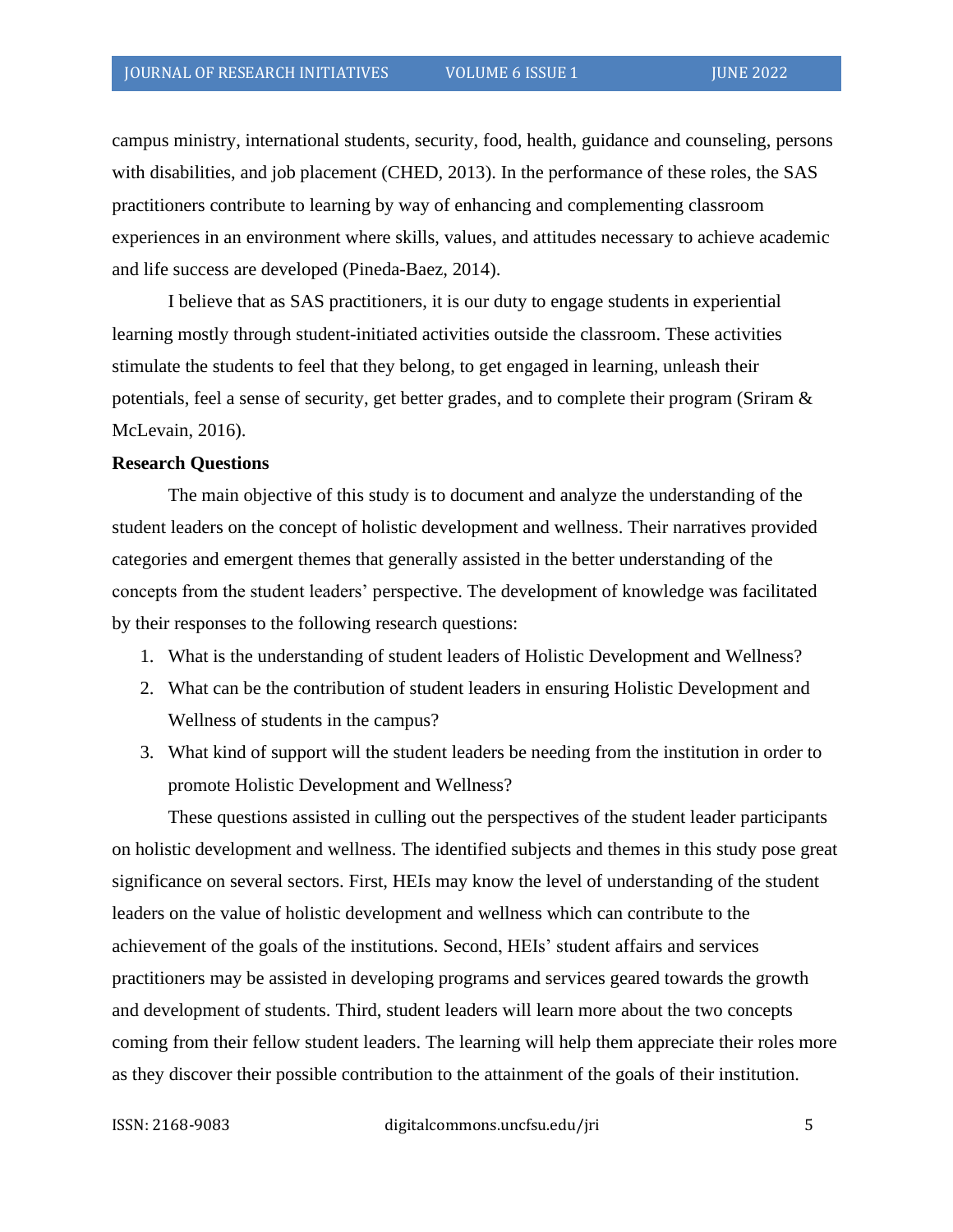Finally, the Philippine society is the ultimate beneficiary of graduates who are holistic and integrated. This kind of graduates are believed to make a difference that will contribute to the betterment of the society.

#### **Theoretical Underpinning**

This study emphasizes the humanistic-existential family of theories as they are focused on the students' relationship with others and to society. *Humanistic-existential theories* describe how students make decisions that affect themselves and others. Counsellors and other student affairs professionals engaged in helping skills heavily use these theories (Long, 2012). These theories emphasize more the conditions for healthy growth and development and less the development itself. Balance, harmony, and purpose are significant values that underlie humanistic-existential theories.

Student affairs professionals engage humanistic-existential theories frequently in situations that require helping, counselling, or mentoring of students. In 1976, Hettler's Model of Wellness recognized that dimensions of student development do not exist independently of each other. Identity development is intrinsically linked with psychosocial and intellectual development. And it is difficult for a student to reflect on his or her cultural identity without also reflecting on the social dynamics of race relations or the social constructs of race and ethnicity. Hettler proposed that students cannot develop psychosocially and intellectually without wellness which he defined as a state of complete physical, mental, and social well-being. He developed a holistic model of wellness that integrates six dimensions of a student's life: physical, intellectual, social/emotional, spiritual, environmental, and occupational.

The dimensions of a students' life provide a framework for most HEIs to have particular focus on the development of programs and services for students. Through this framework, they have become more conscious in ensuring that each of the dimensions are being taken into consideration.

#### **Method**

Using qualitative approach, this researcher conducted a Focus Group Discussion (FGD) after the learning sessions in the 11<sup>th</sup> PAPSAS Interactive Youth Forum and gathered relevant data from the selected student leader participants. Purposive sampling was used to ensure diverse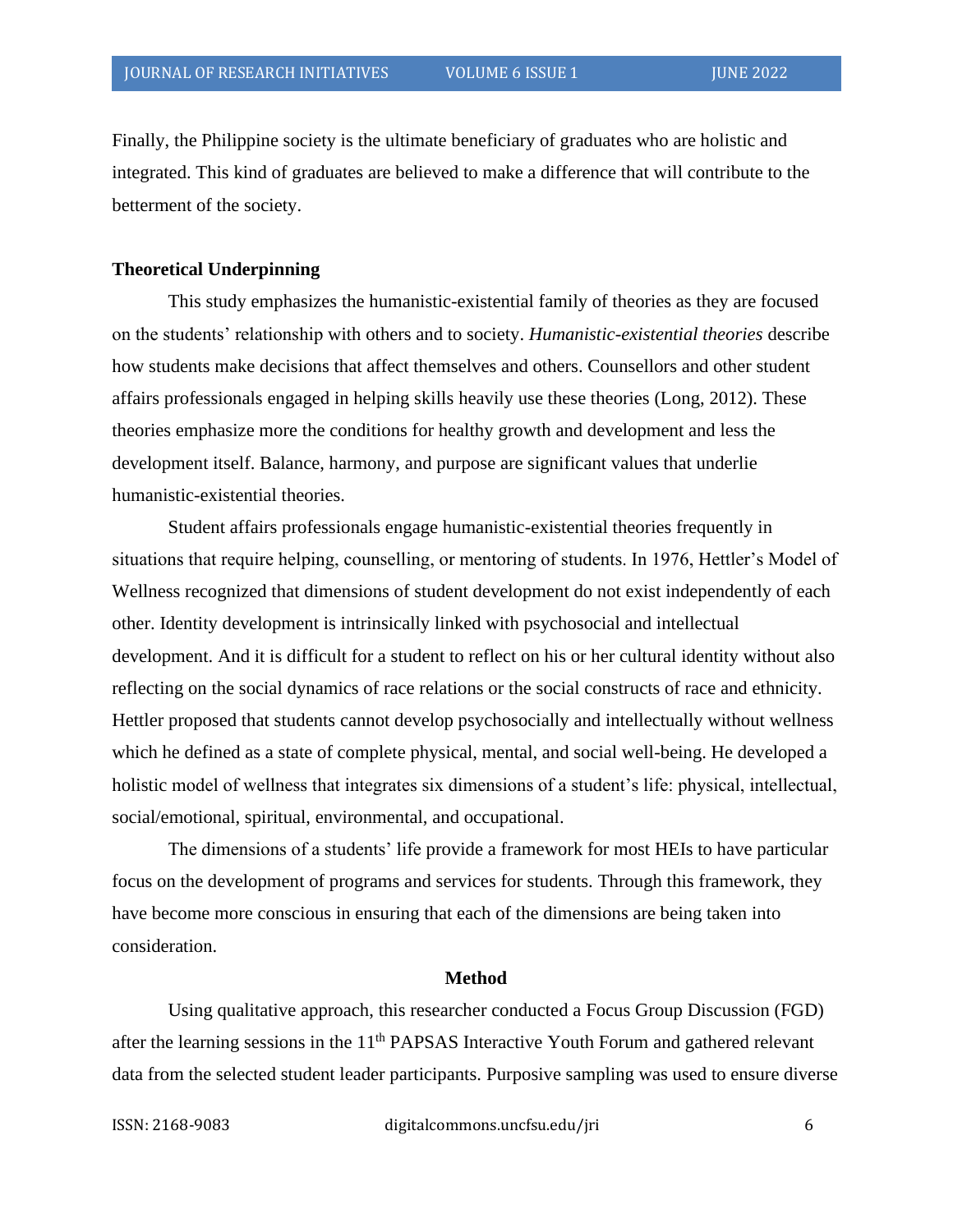voices. The FGD participants were students from private HEIs, state colleges and universities, and local universities and colleges. Twelve (12) participants were invited for the FGD. All are in the college-level and had been elected to an executive position in their respective student organizations in their institutions. They had also experienced being part of the development of programs and activities for their fellow students. Each participant served as the representative of the group and had initially shared stories and points related to holistic development and wellness.

The conversation was recorded and transcribed verbatim, serving as the bases for the emergence of relevant subjects and themes which focused on the latent level of the data set. In reference to the narratives of the participants, narrative inquiry, as a method and view of the phenomenon, was applied in the documentation and analysis. To systematically and strategically process and analyze the collected data, Creswell's (2013) Data Analysis Spiral was followed in which the process of data collection, analysis, and report writing were interrelated and done simultaneously. The important statements from the narratives were highlighted and assigned a specific code. Also, thematic analysis was used as a primary descriptive strategy to establish patterns of understanding within the data that were coded. The patterns and the emergent, iterative concepts helped in identifying the themes that were responsive to the research questions.

#### **Results and Discussion**

The narratives of the participant student leaders served as the primary data. These were documented and analyzed to collectively interpret the responses on the posted key questions related to their understanding of holistic development and wellness. Table 1 shows an overview of the sub-themes and major themes that emerged after the analysis of the data. **Table 1.** Summary of Findings and Emergent Themes

| <b>Factors</b>                                        | <b>Sub-themes</b>            | <b>Major Themes</b>        |
|-------------------------------------------------------|------------------------------|----------------------------|
| Understanding of Holistic<br>Development and Wellness | Self-awareness               | Process of Personal        |
|                                                       | Personal growth and capacity | Development and Self-      |
|                                                       | Continuous process           | awareness                  |
|                                                       | Balanced well-being          | Integration of Different   |
|                                                       | Building connections         | Dimensions of Student Life |
|                                                       | Totality of the person       |                            |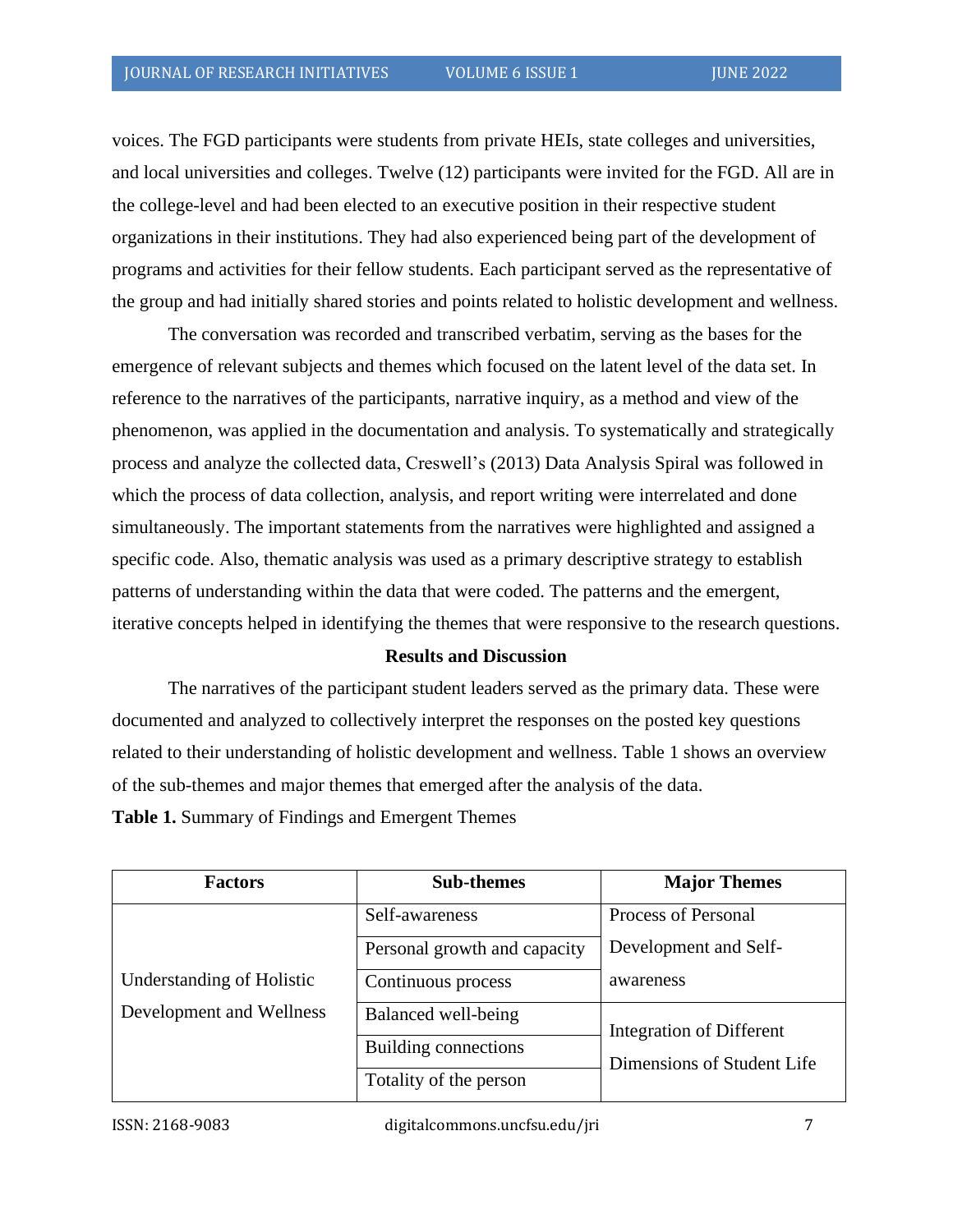|                             | Institutional support          | Provision of Student Support     |
|-----------------------------|--------------------------------|----------------------------------|
|                             | Internal mechanisms            | <b>Services</b>                  |
|                             | Program development            |                                  |
|                             | Capacity building for students | Creation and Implementation      |
| Contribution of student     | Policies for Holistic          | of Student-led Programs          |
| leaders in ensuring the     | Development and Wellness       |                                  |
| holistic development and    | Representative of the student  |                                  |
| wellness of students in the | body                           | Playing an Active Role in the    |
| campus                      | Role model                     | <b>School Community</b>          |
|                             | Service for fellow students    |                                  |
|                             | Conducive learning             | <b>Enablement of a Conducive</b> |
|                             | environment                    | Learning Environment             |
|                             | Safe spaces for students       |                                  |
| Support needed from the     | Financial support              | <b>Provision of Resources</b>    |
| <b>Higher Educational</b>   | Manpower and logistics         |                                  |
| Institutions                | Clear policies                 | Streamlining and Clarity of      |
|                             | Easy processing of activities  | Policies and Processes           |

#### **Student Leaders' Understanding of Holistic Development and Wellness**

The different HEIs have developed their own interpretation of the concept of holistic development and wellness. Most have anchored this on their institutional core values and some followed the framework addressing the different dimensions of a student life—physical, intellectual, social/emotional, spiritual, environmental, and occupational. The student leaders who serve as partners of the HEIs in the implementation of programs and services for holistic development and wellness also have their take in interpreting the concepts.

#### *Process of Personal Development and Self-awareness*

The narratives of the student leaders who directly responded to the question revealed that they view holistic development and wellness as a process that each individual must undergo in order to achieve personal development and self-awareness. It cannot be achieved overnight as each person has his or her own pace in understanding the concept based on personal experiences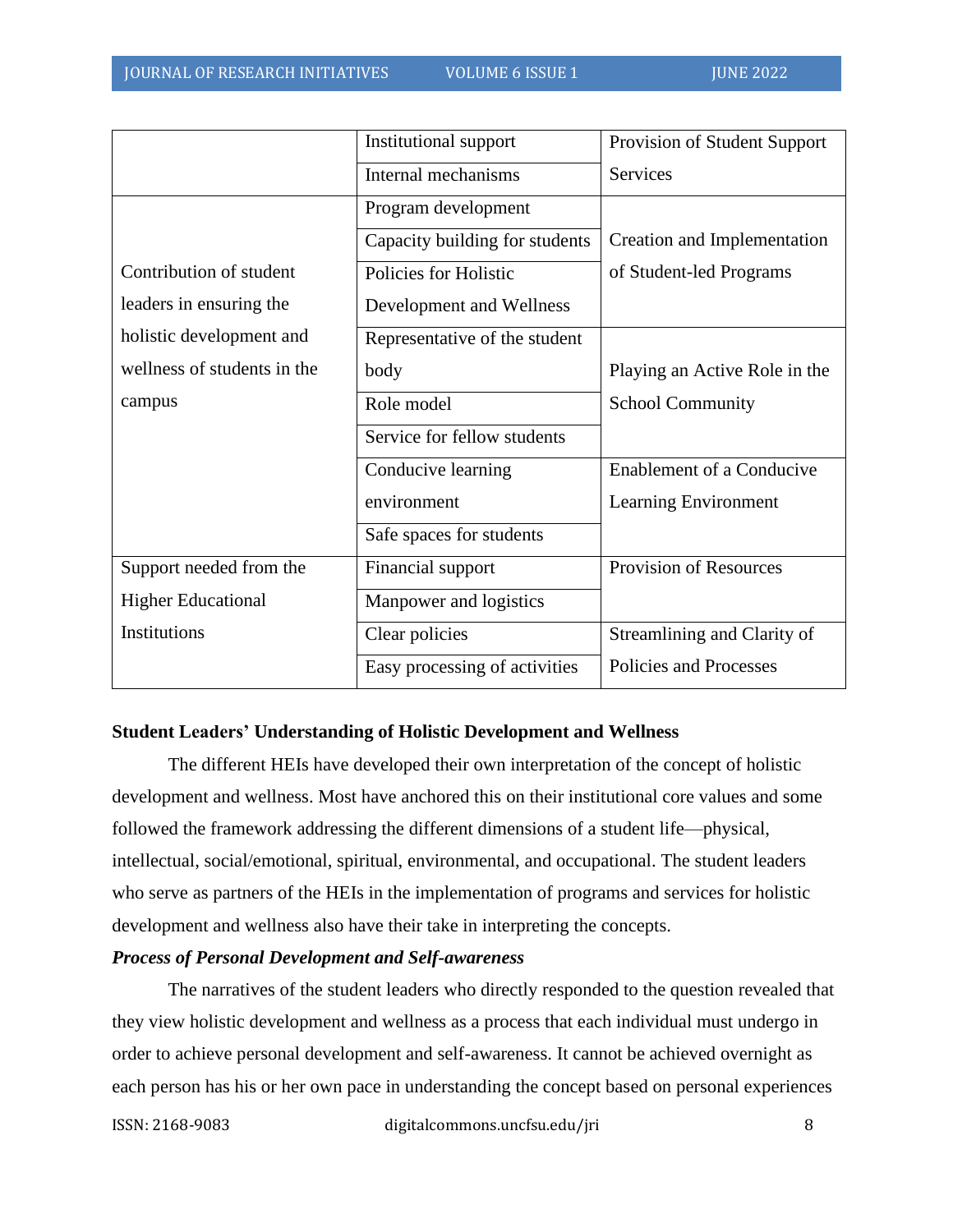and situations. This validates the statement of Quinlan (2011) that holistic development also sees the student as people who need to grow and mature affectively and morally.

One of the participants said, "Holistic development and wellness refers to the mind, body, and soul of an individual. It provides not only academics but also support for sports, music, and the arts." The student leaders view the concepts as the development of individual in all aspects. Another participant shared, "It is the continuous development and training of your body, spirit, and soul to be in a right state." This emphasizes that it is a continuous process of developing and training the body, mind, and spirit in order to be in the appropriate state. It is about the timely progress of a person toward achieving totality or overall well-being. They also see it as a comprehensive learning system delivered in a practical approach intended to develop the different aspects of a student's life. Holistic development in itself may also be considered as the process toward improvement of a person's wellness and a gateway toward self-actualization. This is how one more participant puts holistic development: "a process of self-actualization and learning that combines an individual's mental, physical, social, emotional and spiritual growth."

This understanding of the concept compliments the function of the HEIs that must strategically develop institutional programs and services mainly through the student affairs and services division. Student affairs and services, being a cluster of units designed and devoted to serve all students and to make sure that the learning and living environment is conducive to attaining institutional goals (Songco, 2000), must be on top in the execution of the process. By means of making it a process that has levels and progression, it becomes easier for the service units to focus on specific dimensions proactively and in a timely manner.

#### *Integration of Different Dimensions of Student Life*

Another emergent theme is that the concept is about the integration of the different dimensions of student life. This viewpoint matches how Hettler (1976) defined wellness as a state of complete physical, mental, and social well-being. These concepts emphasize recognizing the healthy connection between the mind, body, and soul. As candidly described by one of the participants, "It is like the famous movies in marvel cinematic universe where it is all connected to each other which converges to one very focal point of time and that is YOU!"

Holistic development and wellness encompass the notion of academic learning of knowledge and development of technical skills. One participant shared that "its premise is that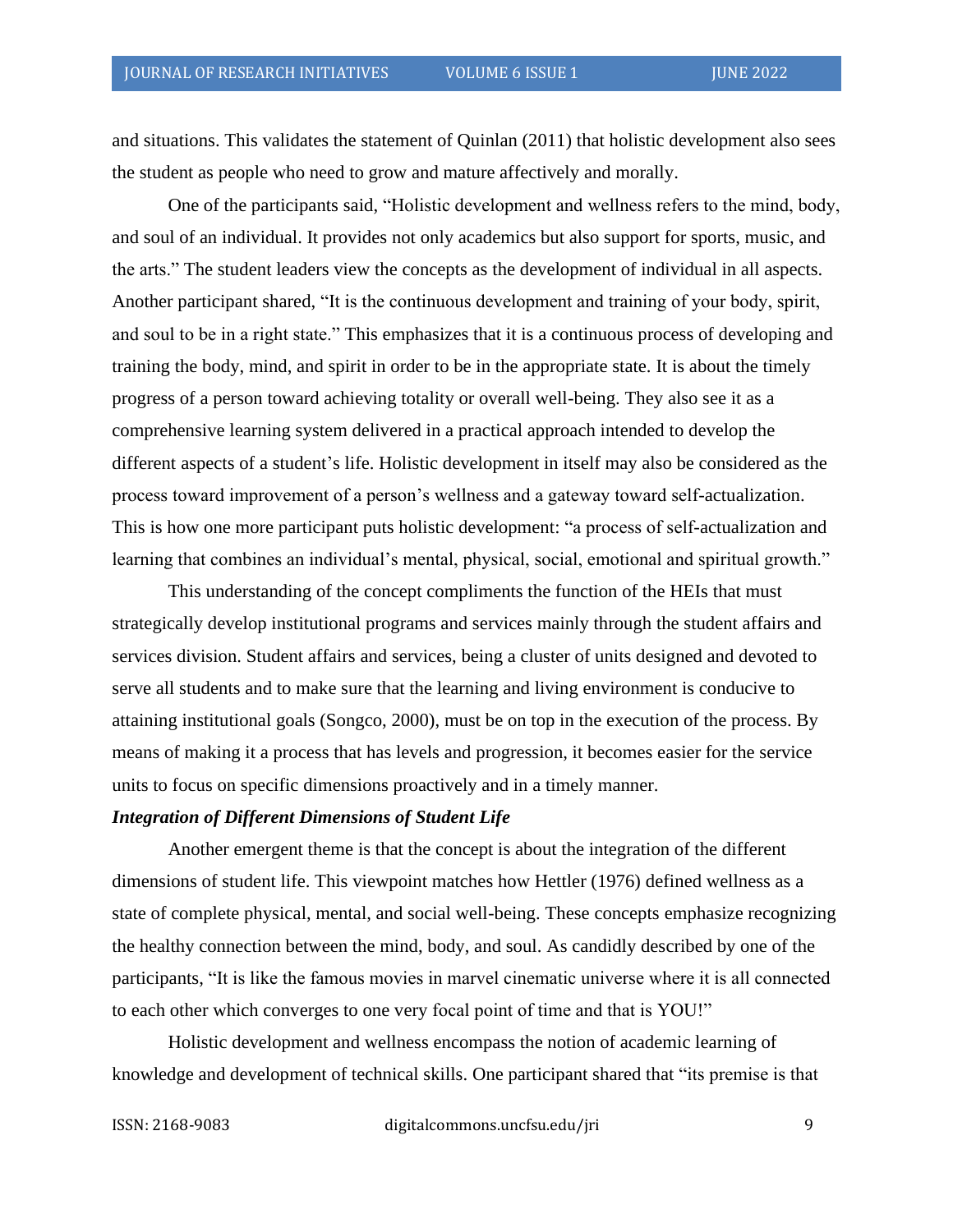an individual finds purpose and meaning in life through connections to the natural world." Shaw (2019) also emphasized that students need to be not only academically competent in their field, but also, socially, psychologically, spiritually, and physically competent in their field.

The integration of the different dimensions of student life promotes student development which, according to Ridley (2012), is the integration of academic learning programs with the larger issues of personal improvement and individual growth. This approach is student-centered and focuses on understanding and demonstrating values, nurturing skills, and moving toward knowledge. An integrated individual is a balanced individual who manages to cope with the different situations and stay in course. This is relevant to the explanation of Gialamas and Pelonis (2015), who opined that holistic approach means understanding and successfully combining academic, emotional, physical, intellectual, and ethical components to ensure a healthy, balanced, individual, an individual who will successfully cope with the changes involved when entering higher education as well as with the changes that life itself brings.

#### *Student Support Services*

The student leaders acknowledged holistic development and wellness as a support service that should be provided by the HEIs. A participant willingly shared that *"*holistic development is also about the talents and skills of the students. They need to be nurtured and supported by the institution." Considering the continuous evolution in the landscape of education where institutions of higher learning are taking a holistic approach to preparing men and women to life after college (Shaw, 2019), HEIs should put certain mechanisms in place. The students are aware of this need and one of the participants emphasized that "holistic development can be achieved by drafting policies not just for academics but for developing the totality of the student." The HEIs are expected to provide support services that will promote the holistic development and wellness of the students. This is where the role of the student affairs and services practitioners are taken into major consideration.

HEIs can easily respond to this by being compliant with CHED Memorandum Order No. nine series of 2013. The said Memo states that in order for the students to develop life skills and values, the student affairs and services "must systematically and deliberately address this end of producing citizens suited to the aims of the country and of humanity. Higher Education Institutions must provide a set of student-centered activities and services in support of academic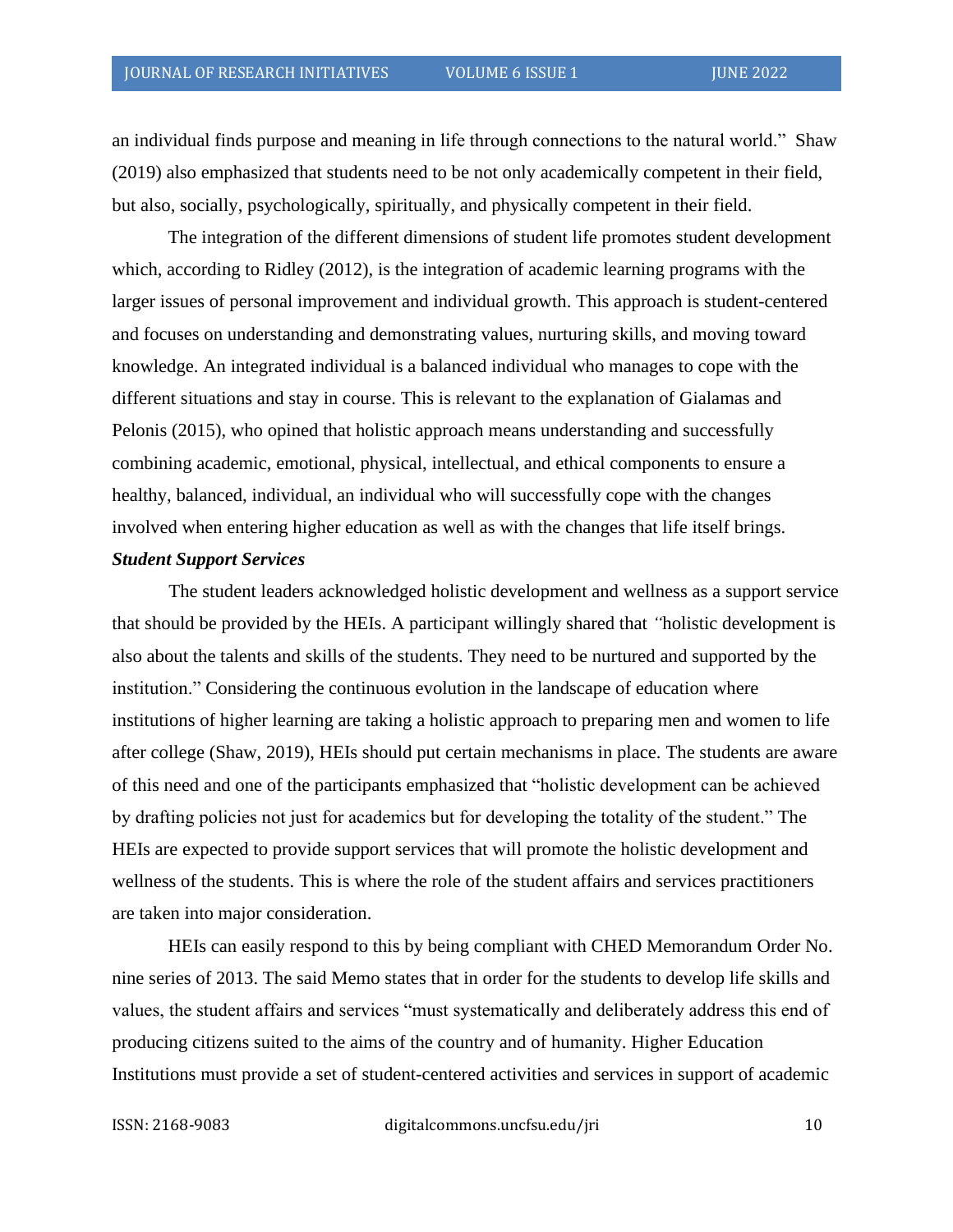instruction intended to facilitate holistic and well-rounded student development for active involvement as future responsible citizens and leaders. These shall be collectively known as student affairs and services" (Section 4, CHED Memo No. 9, Series 2013).

The student leaders acknowledged this fact and were, most of the time, the primary recipient of the developmental programs organized and implemented by the SAS practitioners. This is in reference to the role of the student leaders as partners of the institution in advocating holistic development and wellness. The student leaders become more confident in spearheading programs with support from the school community. Sussman (2015) stated that students attain leadership development as well as self-confidence and self-esteem through accomplishment and processes of collaborative change.

#### **Student Leaders' Contribution to Ensure Holistic Development and Wellness of Students**

Aware of their roles as student leaders, the participants were able to share what they had in mind on what can be done to ensure the holistic development and wellness of students in the campus. This is usually done through activities implemented by student organizations, which play an important role in the leadership development of the students. Bush et al. (2017) stated that for students, involvement in student organizations can promote the development of key professional and social skills and provide opportunities for relationship and network building. Poirier and Gupchup (2010) further argued that research studies suggest that engagement in student organizations can improve altruism, accountability, honor/integrity, organizational skills, and relationship skills. Student organization involvement also remains an important aspect of a postgraduate application (Bookstaver et al, 2013).

#### *Creation and Implementation of Student-led Programs*

The narratives of the participants emphasized the creation and implementation of programs and activities related to holistic development and wellness as one of their possible contributions. However, they also raised the need for them to be ready and well-equipped in creating and implementing student-led holistic development and wellness programs. One way of doing this is through leadership trainings and capacity-building. One of the participants mentioned that "as a student leader, you need to give yourself what you need first before you will be able to give others what they need." Leadership skills development programs focus on the attitudes of students in 3 different dimensions. These are knowledge, behavior, and action.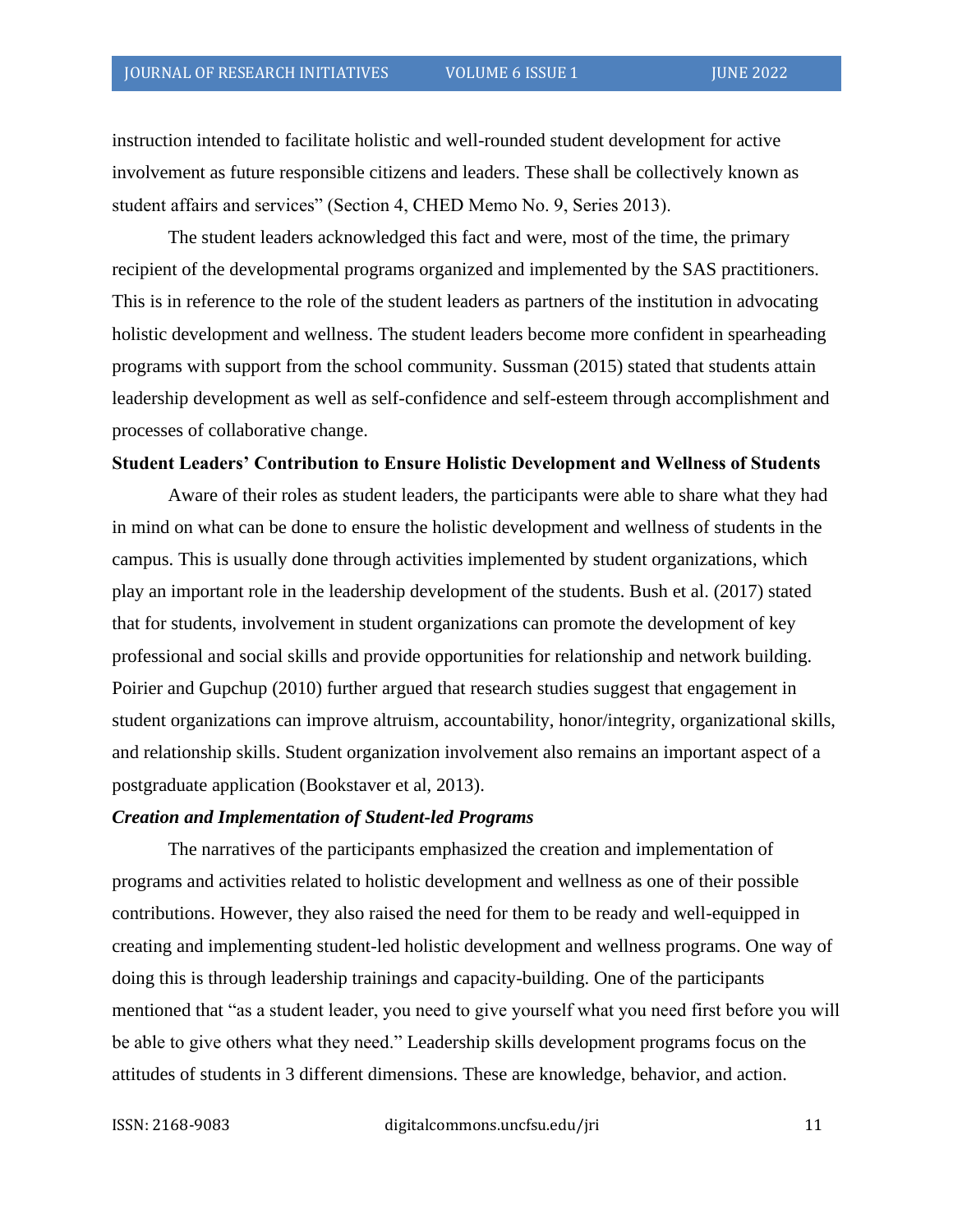According to Rosch and Anthony (2012), the knowledge dimension emphasizes knowing yourself and others and the knowledge directing the way one thinks and his or her behavior. Behavior emphasizes understanding and improving one's personal characteristics and action emphasizes improving interpersonal skills. Focusing on these dimensions would help the student leaders to be more integrated and conscious on the total development of their fellow students.

The next step that they voiced out is to identify the needs of their fellow students. One of the participants mentioned, "identifying needs of students/peers, committees in different organizations, training other people on the advocacy, is necessary." They would want to have a feel and knowledge of the concerns that needed to be addressed. They intended to do this through conduct of surveys and consultations as a form of service of their respective organizations. They mentioned that awareness of the current situation and needs of their fellow students was key for them to have a strong basis for program development. The means of collecting information and putting pieces of the puzzle together would help create the picture of who the student really was. This can be referred to as the holistic approach, and it must consider all aspects of the students' emotional intelligence. Providing programs that will expose the students to new experiences and perspectives and opportunity to dialogue with others can offer powerful learning experiences that shape people's development (Mezirow & Taylor, 2009).

These student leaders were also willing to draft and lobby policy proposals that would give priority in upholding the well-being of the students for consideration by the school administration. They also mentioned that attendance to forums, seminars, and workshops related to holistic development and wellness is an important strategy to learn new knowledge and improve their skills. They also highlighted the possibility of adapting best practices from other institutions and fellow student leaders. Moreover, the participants noted the need to be sensitive and compassionate in the development and implementation of programs for the students' holistic development and wellness.

#### *Playing an Active Role in the School Community*

This researcher considered the narratives of the participants who also highlighted their role in the school community. A majority of them were aware that they must serve as role models to their fellow students. They believed that setting a good example reflective of an integrated and holistic student would inspire others to be just the same. Fulton (2019) stated that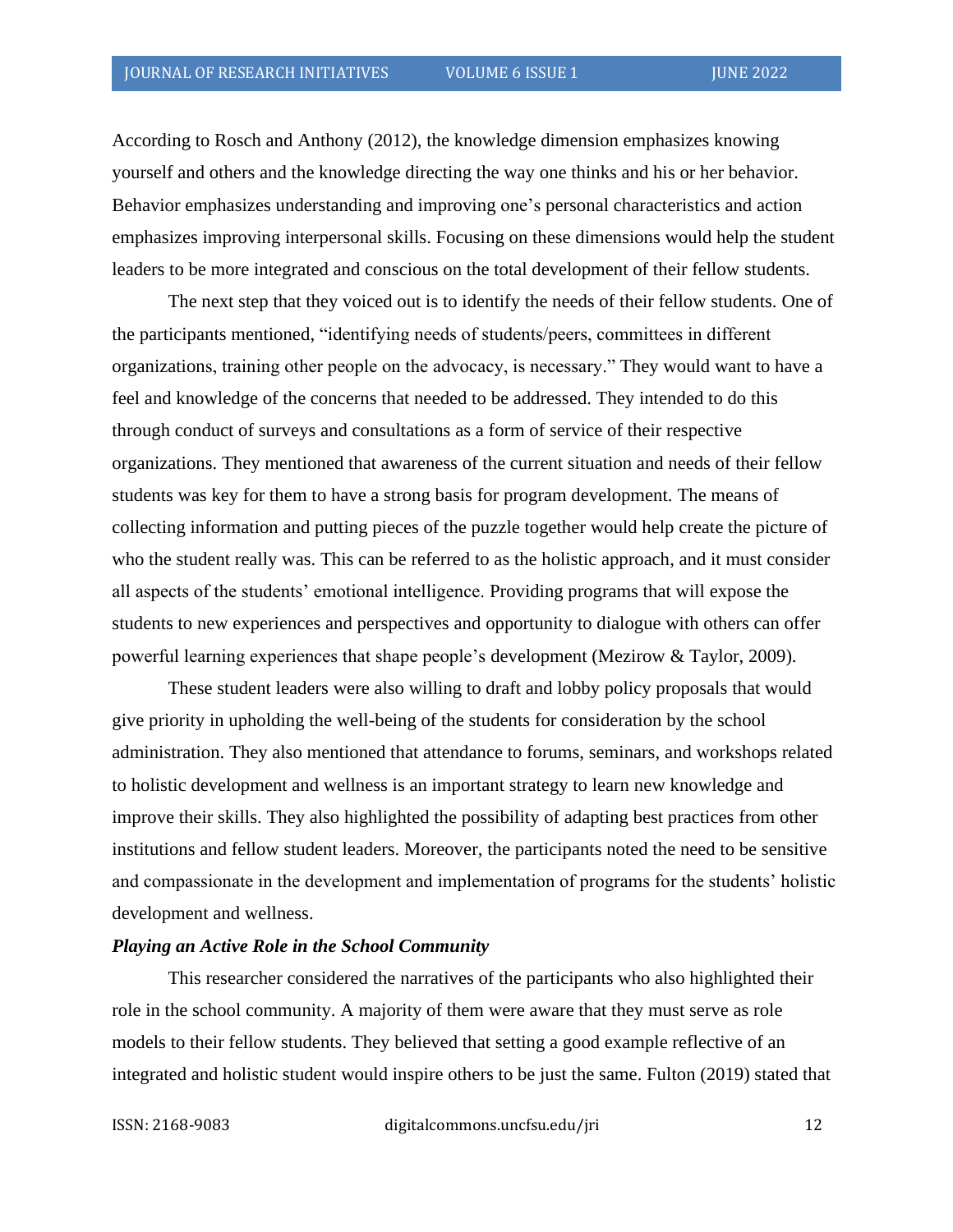if one student is working hard and shows true passion, the same student will inspire others to believe that they can also strive for excellence. This can be expressed through their ability to balance their academic and social life well and still manage to engage in community development activities. They also saw themselves as embodiments of servant leadership who is compassionate, respectful, and genuinely considers the needs of their fellow students. Further, they also saw themselves as "the voice of the student body," according to one of the participants and as "the bridge that connects the gap between the school administration and the student populace," said another.

The participants were well aware of their responsibilities as leaders. They knew that they must serve as the representative and voice of the student body. They ensured that their voices and perspectives were heard and considered by seating in the different school councils that make relevant decisions for the community. They were committed in performing their role of serving as a bridge that connects the rest of the student populace to the school administration. They valued the importance of remaining true to their promise of performing their duties for the welfare of their fellow students.

It is very clear to them that they are expected to serve and to assist the HEIs where they belong in promoting and ensuring holistic development and wellness of the students. Awareness of their role enables them to have a clear grasp of their function and to manage the expectations of the school community as well. Given this, student leaders must nurture their inner lives, be reflective, and hopeful, and enable others around them to be the same (Quinlan, 2011). Clarity on the leadership qualities such as integrity and trustworthiness, as mentioned by Bolden (2011), must be developed as they are particularly essential to holistic development.

#### *Enabling a Conducive Learning Environment*

Another possible contribution that the participants mentioned was the importance of having a conducive learning environment for all students. What they had in mind was not limited to the facilities, physical spaces, and infrastructures that are, ideally, present in the campus. They were more concerned with creating a positive school community that celebrates diversity and inclusion. They wanted to be able to understand individual differences and become appreciative of everyone's uniqueness. One participant suggested that this can be done by "conducting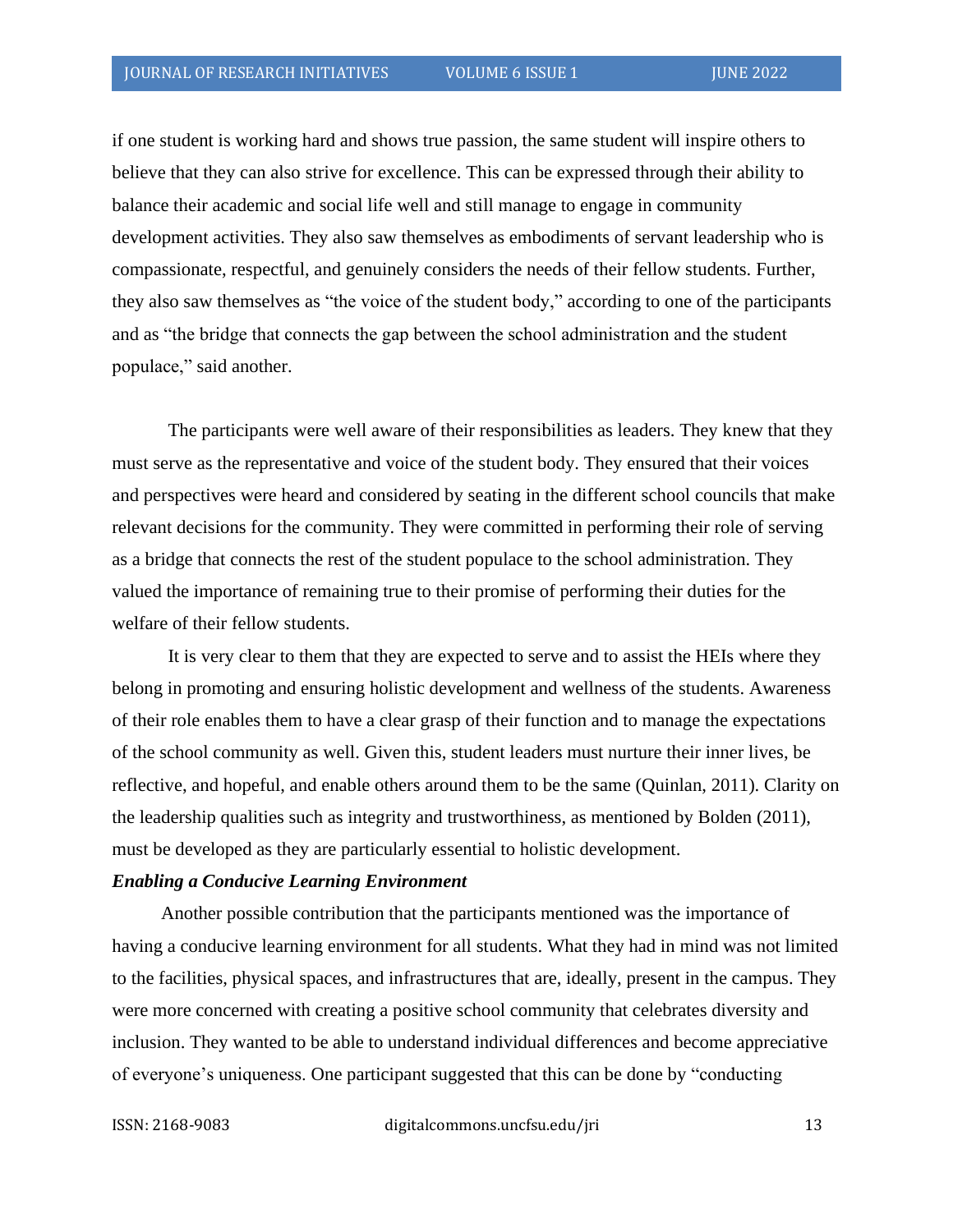students' need assessment, crafting and implementing programs/projects that are suitable for the students' needs and sustainability, and maintaining programs/projects relative to the Holistic Development of students." They valued the importance of having a sensitive school community that made everyone comfortable and safe. They said that they also aspired to contribute in having a respectful student body who shows sensitivity to all its members that builds a friendly culture. Dallimore et al (2004) tell us that learners become more engaged within a supportive learning environment where people respect them and appreciate their responses. One of them advocates the need to "enable a friendly culture of comprehensive learning."

The participants can become enablers of conducive learning environment by establishing certain mechanisms. This includes consideration of national laws pertaining to bullying, safe spaces, gender and equality, among others, in the development of their programs. They can take the lead in ensuring that the students' rights are protected and considered. They can propose policies that will prevent discrimination and violence in the campus. Another challenging action is to educate the school community in becoming more tolerant of current trends in attending to the concerns of the youth without compromising the schools' policies and identity. This will require strong support from the school administrators to establish ways of creating an ideal learning environment. According to Parks (2000), school leaders can create and participate in spaces that practice dialogue and that are supportive mentoring community for students.

#### **Support Needed by Student Leaders from the HEIs**

It takes a village to raise a child. The participants cannot, on their own, institute plans that will contribute to ensuring the holistic development and wellness of the students. They will be needing the support from the institutions' administrators in carrying out their plans. Primarily, it is the institutions' responsibility to provide strategies and machineries that will develop students holistically. The role of the student leaders is just secondary and is only to assist in the implementation of the institution-wide goals.

#### *Provision of Resources*

Running a program entails cost and the need for resources. The participants were well aware of this and narrated their experiences of lack of or deficiency in this aspect. Most of the student organizations managed to organize and implement programs and activities by creatively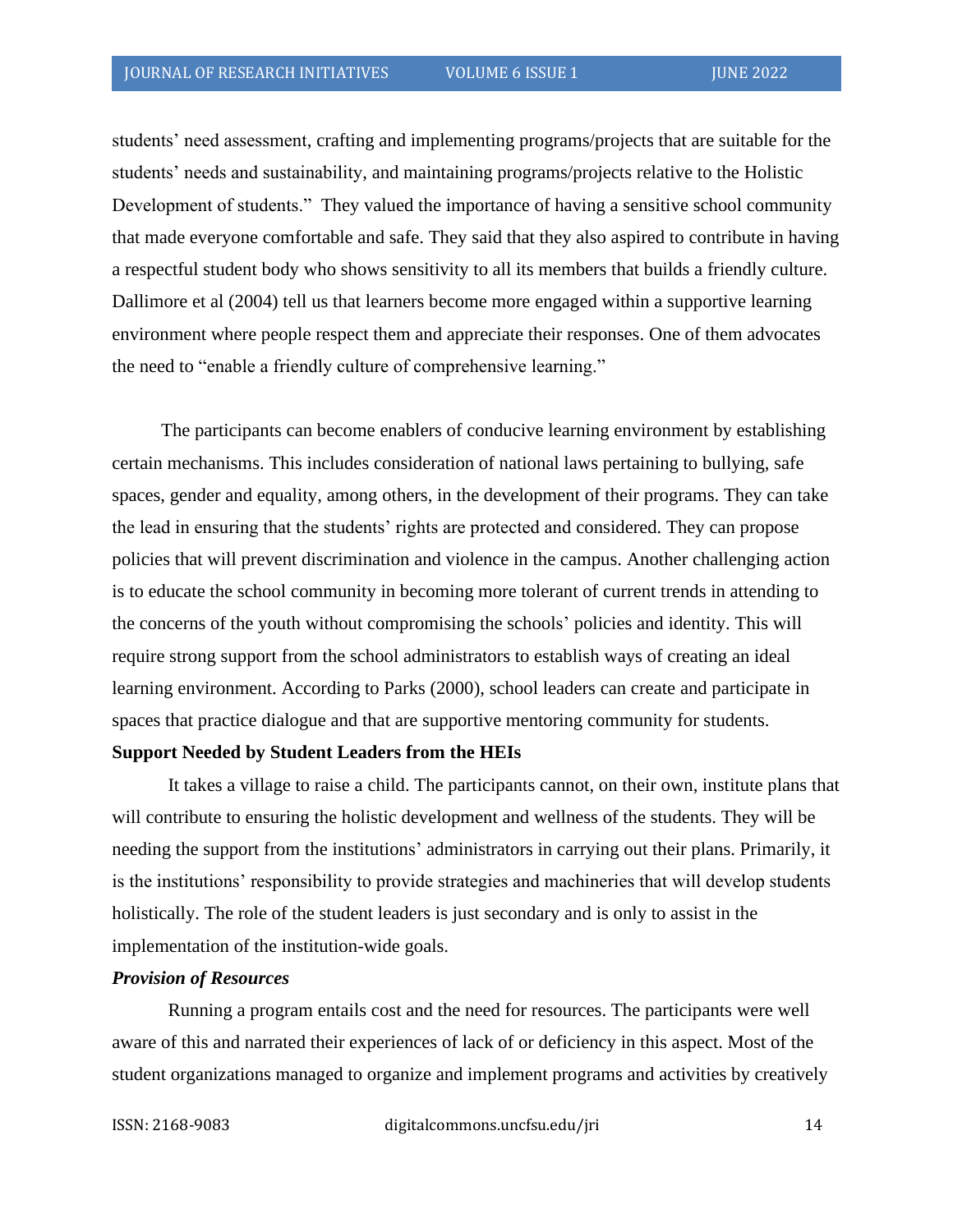raising funds to support their logistical needs. Some of them relied on registration fees per activity, while others engaged with sponsors and benefactors who could finance the program. There are also those who were lucky to have been granted with seed money by their institutions which they could use as initial fund. Others were tapped to collaborate in the different service providing units in the HEI and acted as implementors or those who do the leg work. However, this kind of concern limits the student leaders in being able to do more and achieving more. Most of them will just have to make do with the available resources. This scenario would often times discourage them or would result to outputs below standards. If an organization fails to raise adequate resources, it means that it will not be able to fulfill its mission, and it is up to the schools' leadership to ensure that those resources are available in any possible ways (Kiiru, 2010).

Their narratives clearly sounded off the need for the provision of resources in order to create and implement programs and activities that promote holistic development and wellness. They emphasized that their need for financial support as running a program or conducting an activity entails cost. They shared that they enjoyed raising funds to support their initiatives, but they also found it detrimental as it took a lot of time and effort. They also mentioned the need for human resources, which they addressed by encouraging more students to participate. They also needed to build their capacities as they acknowledged the fact that they could not give what they did not have. Indeed, they will have to be trained first to become good leaders and managers in order to ensure the successful execution of their plans. They believed that the HEIs where they belong must also consider these items as these HEIs set their expectations from them.

#### *Streamlining and Clarity of Policies and Processes*

Another factor that limits the student leaders in promoting holistic development and wellness of students in the campus is the institutional policies and processes. The existence and even the lack of these guidelines adversely affect the student leaders' initiatives. The participants wittily expressed how these set of internal rules made or broke their plans and actions. They acknowledged and respected the need for the processes to ensure order. However, they were clear in voicing their experiences of bureaucracy that were misconstrued as lack of support from school officials.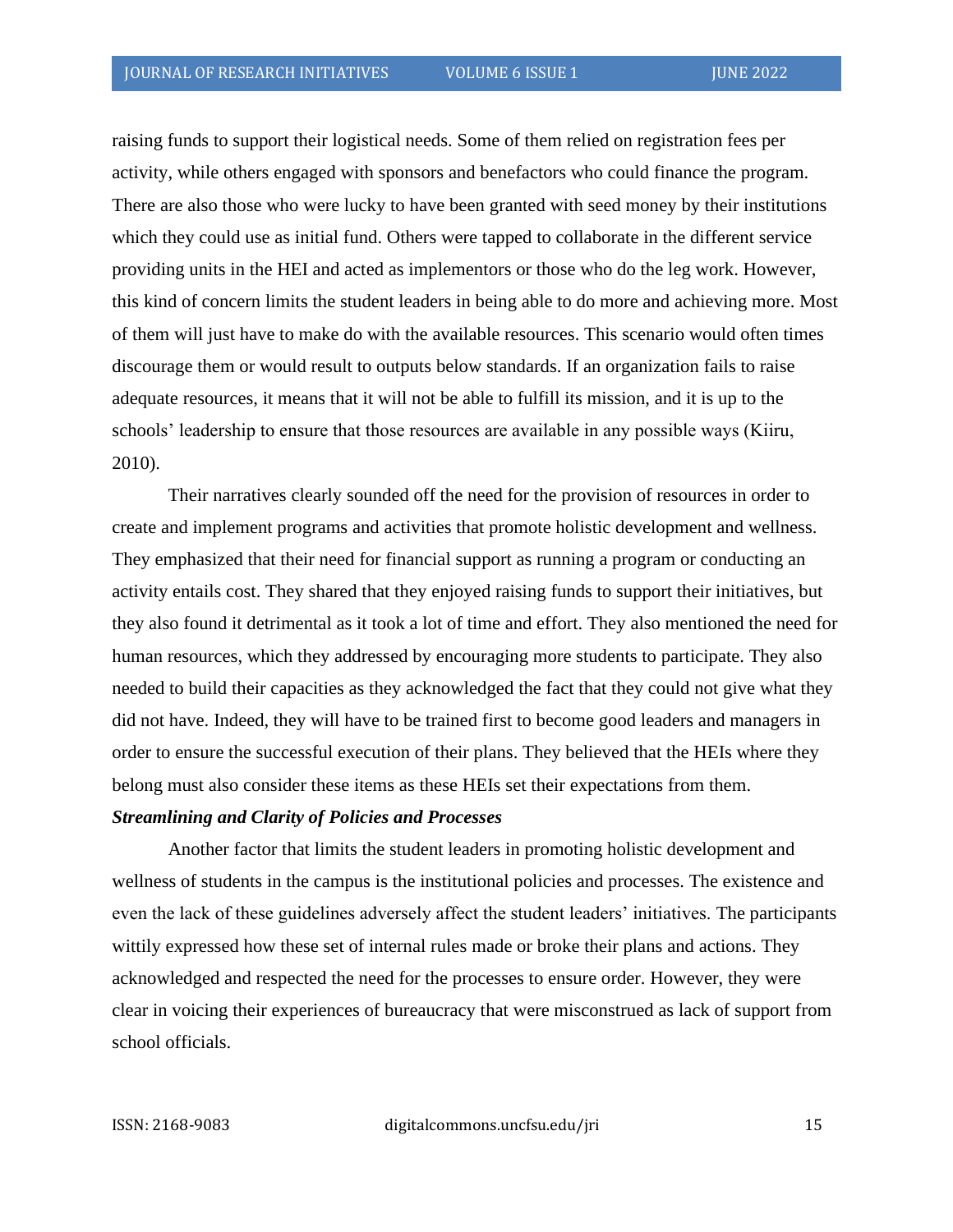The set of rules must not be detrimental to the development of the students. They must be put in place for purposes of assisting and training the students to become diligent and responsible. Danielson (2002) emphasized that school policies must be designed with the students' active learning in mind. She further stated that school administrators must ensure that the policies they put in place will reinforce their goals for the students. The officials must always consider finding solutions that will address the concerns of the students and at the same time allow them to learn from experiencing the said solutions. The participants are certain about their request for the HEIs to have a more lenient and easy-to-follow process in approving activities. They would like to streamline the requirements or, better yet, introduce online platforms that can easily be accessed to hasten the review of the proposal, of the routing for signatories, processing of budget requests, and reserving venues.

#### **Conclusions**

The narratives of the participants have become instrumental in drawing out their perspective and understanding of holistic development and wellness. For the student leaders, holistic development and wellness is a process of integrating the different dimensions of their lives by supporting them to reach their maximum potential and growth as a person for the world. The perspective evidently suggests the importance of development and well-being not only for the self but also for others. It is now within the responsibility of the HEIs to strengthen the relationship between students and society.

Student leaders can contribute in ensuring the holistic development and wellness of the other students in campus by becoming clear with their roles and functions of helping create relevant programs and enabling a supportive mentoring school community. The implementation of programs that complement academic are important for the students to develop their identity and purpose. However, this cannot come to fruition without the support from the HEIs and the other members of the school community. The student leaders clamor for availability of resources and the smooth flow of transactions. This will enable them to come up with more noteworthy programs and encourage more students to participate.

The perspectives of the student leaders contextualize the kind of leadership that should be existing in HEIs–educational leadership for holistic development and wellness. They highlight the importance for school leaders to understand key issues of holistic development and wellness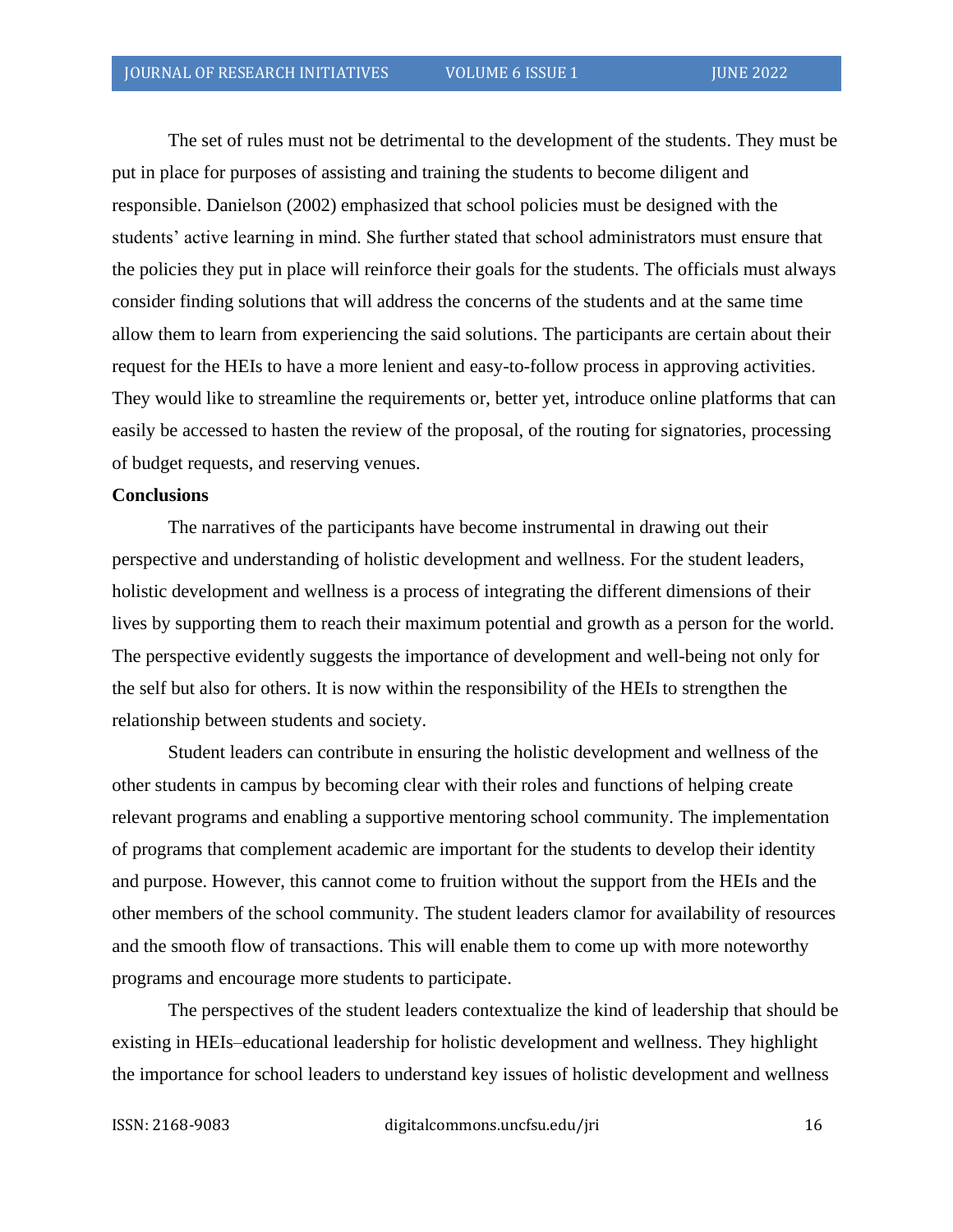and embrace the purposes of these two concepts. This understanding will be the driving force in aligning the institutional goals and acknowledge the contribution of the student leaders in the school community. Understanding student leaders' perspectives is crucial for planning programs that will be of interest to them and that will fit their abilities.

#### **Recommendations**

This study aimed to provide an understanding on holistic development and wellness based on the perspective of the student leaders. Considering the literature, qualitative findings and conclusions, the following recommendations are presented to the different stakeholders involved. Higher education institutions may institutionalize holistic development and wellness by creating a framework or process that will enable the integration of the different dimensions of students' life in the curriculum. They must establish mechanisms in the provision of support services by empowering the student affairs and services sector as well as the student leaders to influence the organizational processes to enable a holistic learning environment.

Meanwhile, student affairs practitioners must continuously embrace their mission of molding the youth to become future leaders who are integrated and whole. It can be done by understanding the students that are under their care and enhancing their skills to be able to attend to their diverse needs. They must promote an open community that facilitates learning while keeping in mind the purpose of holistic student development.

Student leaders may strengthen student initiatives by being empathetic to the needs of their fellow students. They must recognize their role in the school community and their capacity to make a difference. Their perspectives may be crucial for planning programs that will be attractive to a wide range of student interests and abilities.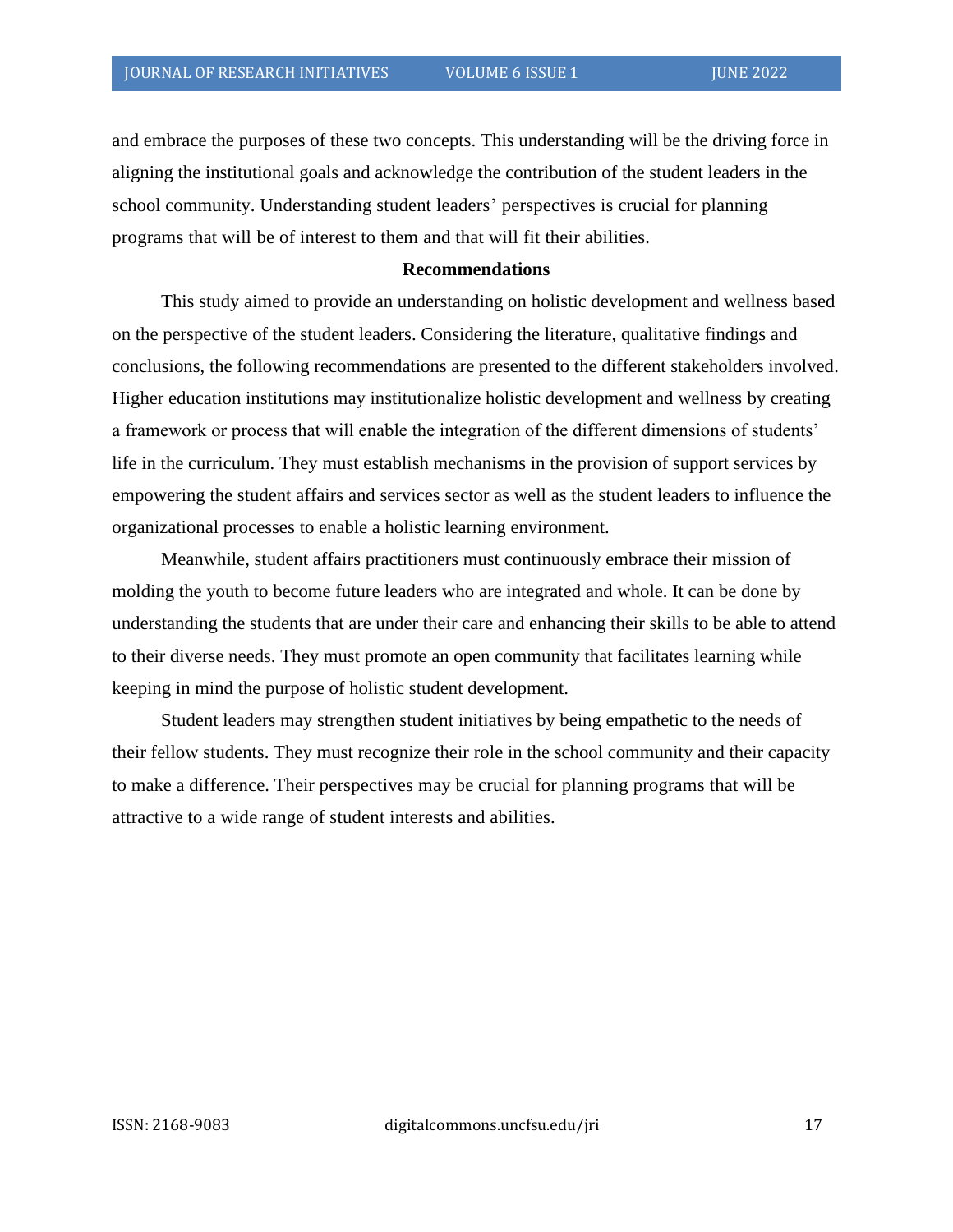#### References

Bolden, R. (2011). Changing conceptions of leadership: Identity and influence processes in leader-follower relations. *Emerging thinking on leadership: values, identity and the organisational unconscious: A regional conference of the Leadership Foundation for Higher Education.*

- Bookstaver PB, Rudisill-Caulder CN, Smith KM, Quidley AD. (2013). Roadmap to postgraduate training in pharmacy (1st ed.). McGraw Hill.
- Bush, A., Buhlinger, K., McLaughlin, J. (2017). Identifying shared values for school-affiliated student organizations. *American Journal of Pharmaceutical Education, 81*(9).

Commission on Higher Education Memorandum Order No. 9, Series 2013.

- Creswell, J. (2013). *Qualitative inquiry & research design: Choosing among five Approaches*  (3rd ed.). SAGE Publications.
- Dallimore, E. J., Hertenstein, J. H., & Platt, M. B. (2004). Classroom participation and discussion effectiveness: Student-generated strategies. *Communication Education, 53*(1). 103-115.<https://www.doi.org/10.1080/0363452032000135805>
- Danielson, C. (2002). Enhancing student achievement: a framework for school improvement. Alexandria. Association for Supervision and Curriculum Development.
- Dearing, R. (1997). *Higher education in the learning society:* Report of the National Committee of Inquiry into Higher Education. <https://bei.leeds.ac.uk/Partners/NCIHE/>
- Dukart, K. (2017). Creating meaningful experiences through extra-curricular project-based experiential learning. Proceedings of the ASEE Annual Conference & Exposition, 8168- 8192.
- Fulton, J. (2019, May 21). 10 interesting characteristics of a student leader. <https://www.classcraft.com/blog/features/characteristics-of-a-student-leader/>
- Gialamas, S. & Pelonis, P. (2015). Connecting with college education: a holistic approach. [http://www.g-morfosis.gr/faculty-leadership/connecting-with-college-education-a-holistic](http://www.g-morfosis.gr/faculty-leadership/connecting-with-college-education-a-holistic-approach/)[approach/](http://www.g-morfosis.gr/faculty-leadership/connecting-with-college-education-a-holistic-approach/)
- Kiiru, M. (2010): Mobilizing and managing resources: Foundations, principles & strategies. Evangel Publishing House.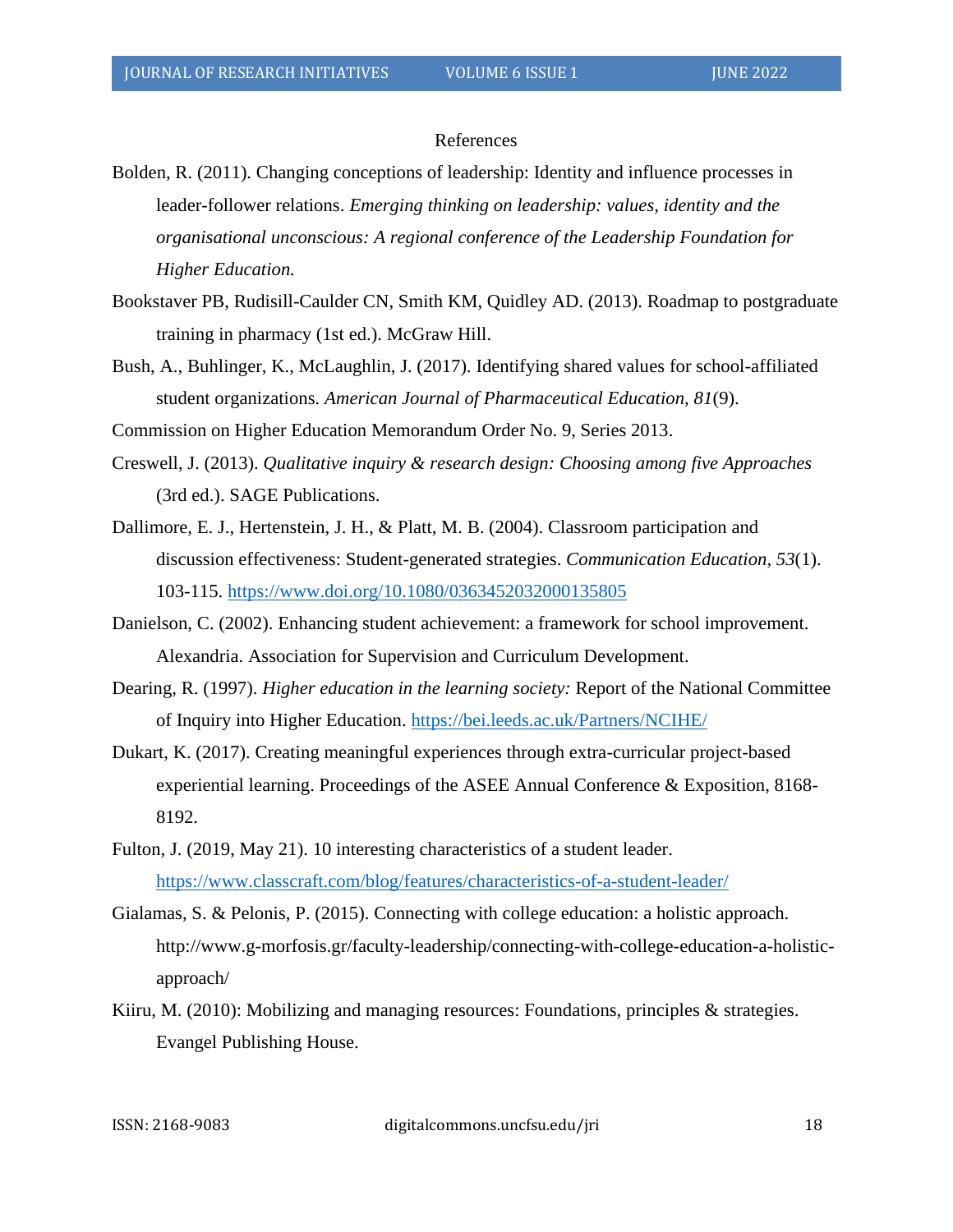- Long, D. (2012). Theories and models of student development. In L. J. Hinchliffe & M.A. Wong (eds.), Environments for student growth and development: Librarians and student affairs in collaboration (pp. 41-55). Association of College & Research Libraries.
- Meyers, K., McWilliams, L. H., & Pieronek, C. F. (2014). How students' informal experiences shape their views of engineering and affect their plans for professional persistence. *Proceedings of The ASEE Annual Conference & Exposition*, 1-30.
- Mezirow, J. & Taylor, E.W. (2009) *Transformative learning in practice: Insights from community, workplace, and higher education.* Jossey-Bass.
- Parks, S.D. (2000) *Big questions, worthy dreams: mentoring young adults in their search for meaning, purpose, and faith,* San Francisco CA: Jossey-Bass.
- Pineda-Báez, C. (2014). Student engagement and academic performance in the Colombian University context. *RELIEVE - Revista Electrónica De Investigación Y Evaluación Educativa*, *20*(2), 1-19.<https://www.doi.org./10.7203/relieve.20.2.4238>
- Poirier, T.I. & Gupchup, G.V. (2010). Assessment of pharmacy student professionalism across a curriculum. *American Journal of Pharmacy Education,* 74(4).
- Quinlan, K. (2011). Developing the whole student: leading higher education initiatives that integrates the mind and the heart. Leadership Foundation for Higher Education Stimulus Paper. Oxford Learning Institute, University of Oxford.
- Ridley, M. (2015, April 1). Student development (A Personal View). https://www.orion.on.ca/news-events/blog/student-development-a-personal-view/
- Rosch, D. M. & Anthony, M. D. (2012). Leadership pedagogy: putting theory to practice. *New Directions for Student Services*, *2012*(140), 37–51.<https://www.doi.org/10.1002/ss.20030>
- Shaw, G. (2019, March 28). Expanding beyond the classroom: adopting a holistic focus on student formation. [https://evolllution.com/attracting-students/todays\\_learner/expanding](https://evolllution.com/attracting-students/todays_learner/expanding-beyond-the-classroom-adopting-a-holistic-focus-on-student-formation/)[beyond-the-classroom-adopting-a-holistic-focus-on-student-formation/](https://evolllution.com/attracting-students/todays_learner/expanding-beyond-the-classroom-adopting-a-holistic-focus-on-student-formation/)
- Songco, E. (2000). The student affairs workers in the context of the Philippine setting. University of Santo Tomas, Manila.
- Sriram, R., & McLevain, M. (2016). The future of residence life and student affairs in Christian Higher Education. *Christian Higher Education*, *15*(1/2), 72–83. <https://doi.org/10.1080/15363759.2015.1106354>